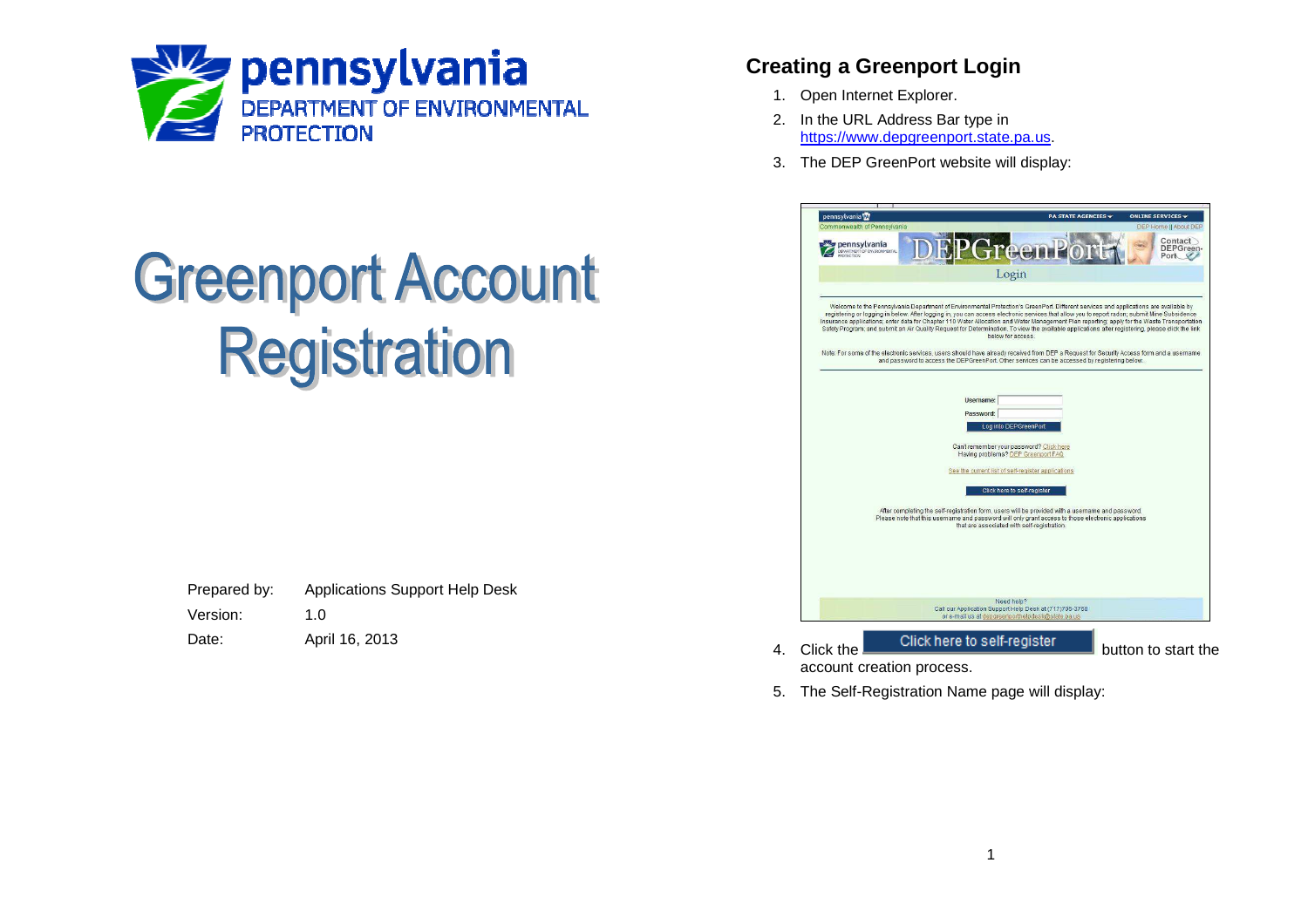| pennsylvania <sup>ty</sup>             | <b>PA STATE AGENCIES</b>                                                                                                                                                                                                                                                                                                                                                                                                                             | ONLINE SERVICES -                  |
|----------------------------------------|------------------------------------------------------------------------------------------------------------------------------------------------------------------------------------------------------------------------------------------------------------------------------------------------------------------------------------------------------------------------------------------------------------------------------------------------------|------------------------------------|
| Commonwealth of Pennsylvania           |                                                                                                                                                                                                                                                                                                                                                                                                                                                      | DEP Home II About DE               |
| pennsylvania<br>TMENT OF ENVIRONMENTAL | GreenPort                                                                                                                                                                                                                                                                                                                                                                                                                                            | Contact<br><b>DEPGreen</b><br>Port |
|                                        | <b>Self-Registration Name</b>                                                                                                                                                                                                                                                                                                                                                                                                                        |                                    |
|                                        | For most DEP electronic applications users have<br>completed a Request for Security Access form and<br>DEP has provided a usemame and password to<br>access the DEPGreenPort, However, DEP has<br>some electronic applications that allow users to<br>self-register, if you are sure that the application<br>you wish to access is on the list of applications<br>which allow users to self-register you may begin<br>the self-registration process. |                                    |
|                                        | To begin self-registation, please enter your first and<br>last names, then click on the "Continue Account"<br>Creation" button.                                                                                                                                                                                                                                                                                                                      |                                    |
|                                        | <b>First Name</b>                                                                                                                                                                                                                                                                                                                                                                                                                                    |                                    |
|                                        | <b>Last Name</b>                                                                                                                                                                                                                                                                                                                                                                                                                                     |                                    |
|                                        | <b>Continue Account Creation</b><br>Cancel                                                                                                                                                                                                                                                                                                                                                                                                           |                                    |
|                                        |                                                                                                                                                                                                                                                                                                                                                                                                                                                      |                                    |

- 6. Enter your first name in the the First Name field.
- 7. Enter your last name in the Last Name field.
	- $\Box$  *Note: Enter YOUR first name and YOUR last name, not the name of your company or institution.*
- 

8. Click on the **Continue Account Creation** 

 $\Box$  *Note: If you single click the CANCEL button, it will return you to the main DEP GreenPort webpage and cancel the self-registration process.*  9. The Create Account page will display:

| pennsylvania <sup>py</sup>                         | <b>ONLINE SERY</b><br><b>PA STATE AGENCIES</b>                                                                 |
|----------------------------------------------------|----------------------------------------------------------------------------------------------------------------|
| Commonwealth of Pennsylvania                       | DEP Hom                                                                                                        |
| pennsylvania<br><b>DEPARTMENT OF FINTRONMENTAL</b> | <b>Treen</b><br>D                                                                                              |
|                                                    | <b>Create Account</b>                                                                                          |
| <b>User Name</b><br><b>Full Name</b>               |                                                                                                                |
| $E$ -mail                                          |                                                                                                                |
| $\rightarrow$ Phone                                |                                                                                                                |
| Street                                             |                                                                                                                |
| $\bullet$ City                                     |                                                                                                                |
| State                                              |                                                                                                                |
| Zip                                                |                                                                                                                |
|                                                    | Password Hint   Mother's maiden name? *                                                                        |
|                                                    |                                                                                                                |
| Password Hint Answer                               |                                                                                                                |
| Password                                           |                                                                                                                |
| Confirm Password                                   |                                                                                                                |
|                                                    | * Passwords must be at least 8 characters long                                                                 |
|                                                    | * Passwords must contain at least 1 number                                                                     |
|                                                    | * Passwords must contain at least 1 upper case letter<br>* Passwords must contain at least 1 lower case letter |
|                                                    |                                                                                                                |
|                                                    | <b>Create Account</b><br>Cancel                                                                                |
|                                                    |                                                                                                                |
|                                                    | Need help?                                                                                                     |
|                                                    | Call our Application Support Help Desk at (717)705-3768                                                        |
|                                                    | or e-mail us at depgreenporthelpdesk@state.pa.us                                                               |

- $\Box$  *Note: The User Name and Full Name portion of the Create Account page will automatically populate based on the First and Last Name you entered into the Self-Registration Name page.*
- $\triangle$  *Caution: It is strongly recommended that you*  **record your User Name** *and keep it in an easily accessed and remembered location. Your User Name is half of what is required to log in to the GreenPort website. If you forget your User Name, you must call the Applications Support Help Desk to retrieve it.*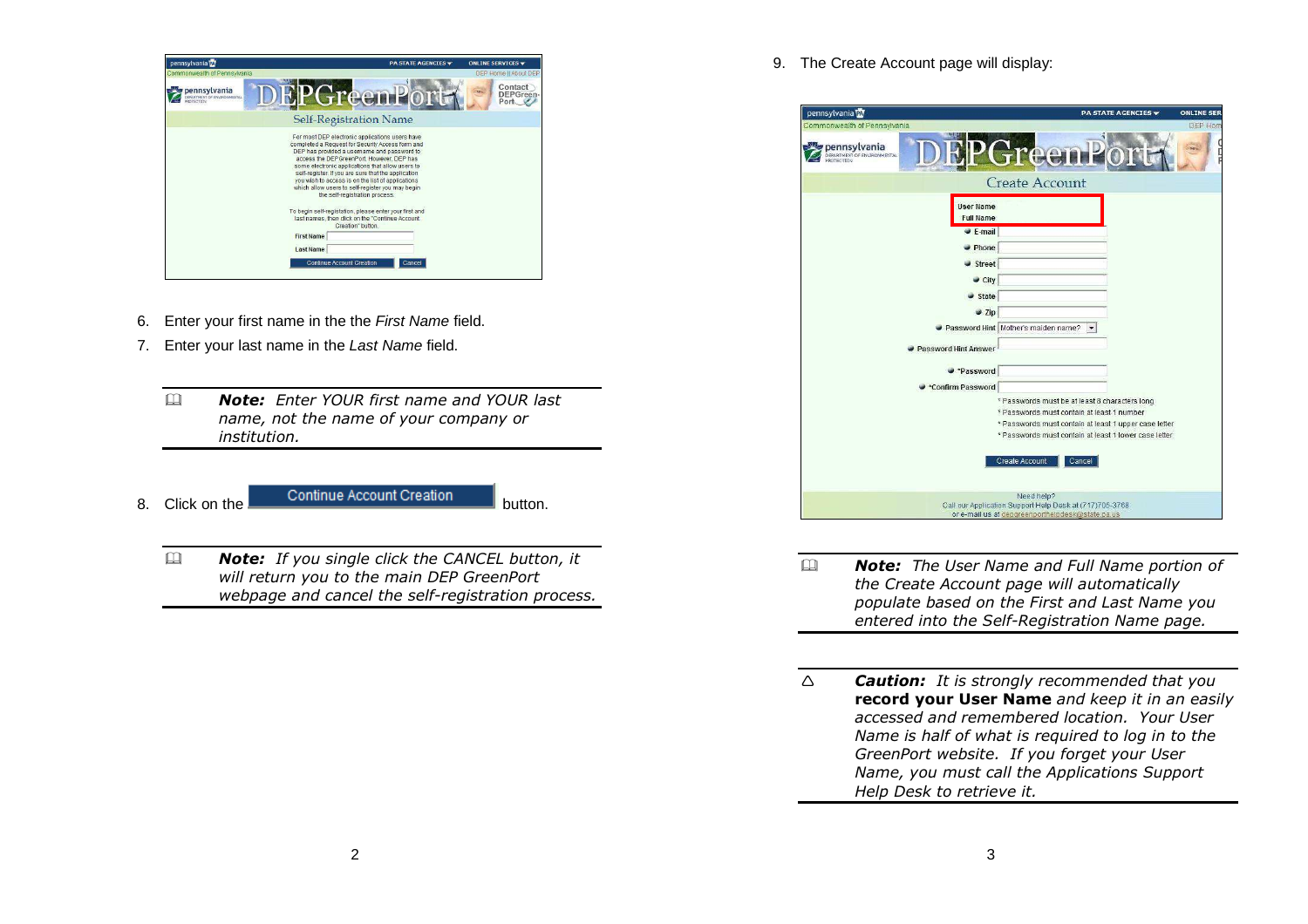- 10. Enter your e-mail address in the E-mail field.
- 11. Enter your telephone number in the Phone field.
- 12. Enter your street address in the Street field.
- 13. Enter your city in the City field.
- 14. Enter your state in the State field.
- 15. Enter your zip code in the Zip field.
- 16. Choose a Password Hint from the Password Hint drop down menu.

The Password Hint menu options are:

Mother's maiden name? Date of birth (mmddwwy)? Oldest child's first name?

- 17. Enter the answer to your Password Hint question in the Password Hint Answer field. Enter the answer to the question selected in Step 16.
- $\triangle$  *Caution: The Password Hint question is used in case you forget your password. In the event that you forget your password, you can click on the "Can't remember your password? Click here" link on the main GreenPort login page, answer the question you selected, and have a new password e-mailed to you. For this reason, double check that your email address is entered correctly.*

18. Enter your password in the Password field.

- $\wedge$  *Caution: You may enter any password you want into this field, but it* **MUST** *conform to the following standards:* 
	- \* Passwords must be at least 8 characters long
	- \* Passwords must contain at least 1 number
	- \* Passwords must contain at least 1 upper case letter
	- \* Passwords must contain at least 1 lower case letter

*Passwords that do not conform to these standards will not be accepted, and you cannot continue with your self-registration process until an appropriate password is entered. The text you enter into this field will display as a string of stars (\*\*\*\*) for security purposes.*

- 19. Re-enter your password from Step 18 in the Confirm Password field.
- $\wedge$  *Caution: If the password you enter into this field does not match the password you entered into Step 18 exactly, you cannot continue with the selfregistration process until they do match. The textyou enter into this field will display as a string of stars (\*\*\*\*) for security purposes.*

Create Account 20. Click the **button when all fields** have been completed.